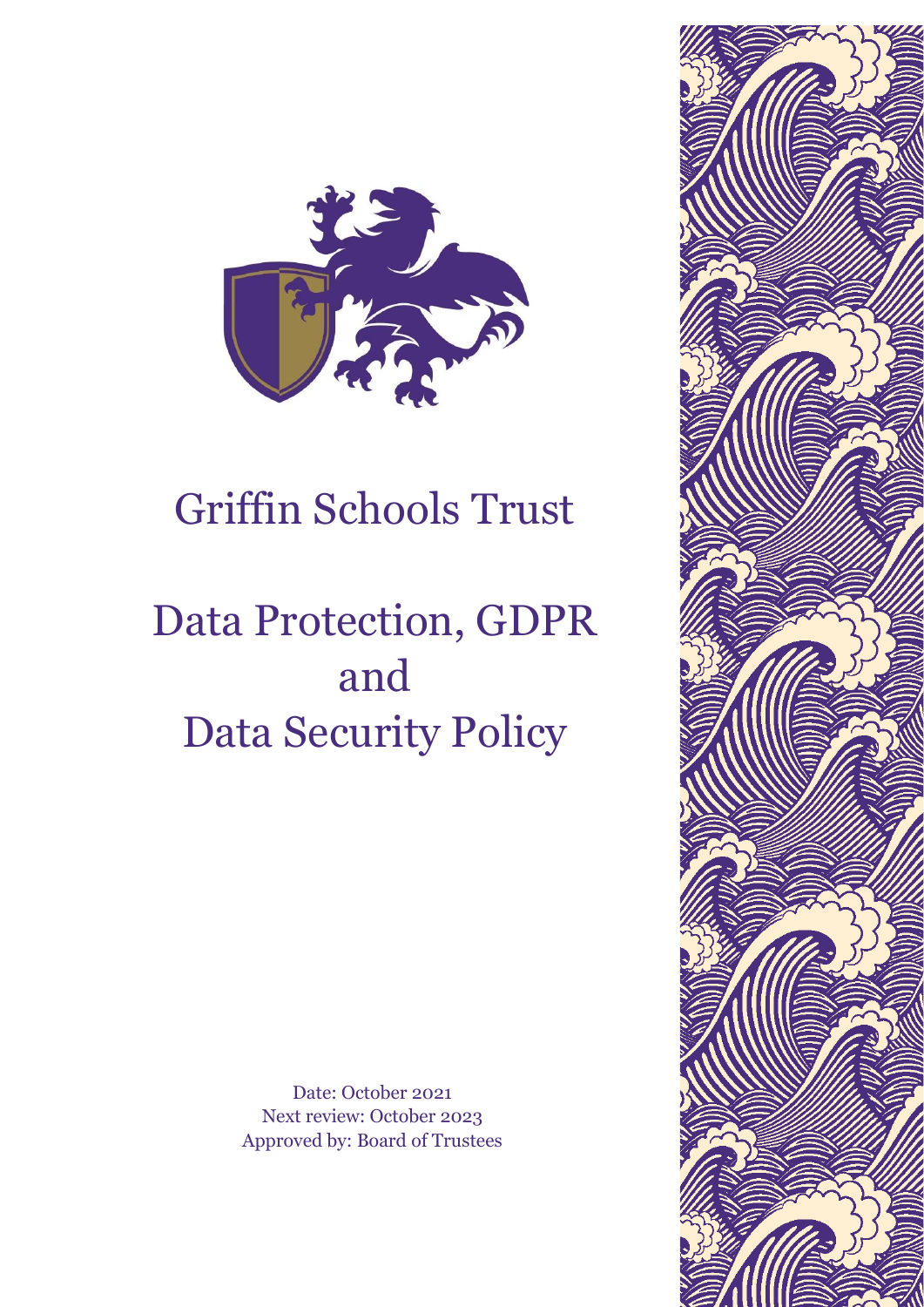# GST Data Protection, GDPR & Data Security Policy



#### Contents

| 1.          |  |
|-------------|--|
| 2.          |  |
| 3.          |  |
| 4.          |  |
| 5.          |  |
| 6.          |  |
| 7.          |  |
| 8.          |  |
| $Q_{\star}$ |  |
| 10.         |  |
| 11.         |  |
| 12.         |  |
|             |  |
|             |  |
|             |  |
|             |  |
|             |  |
|             |  |
|             |  |
|             |  |
|             |  |
|             |  |
|             |  |
|             |  |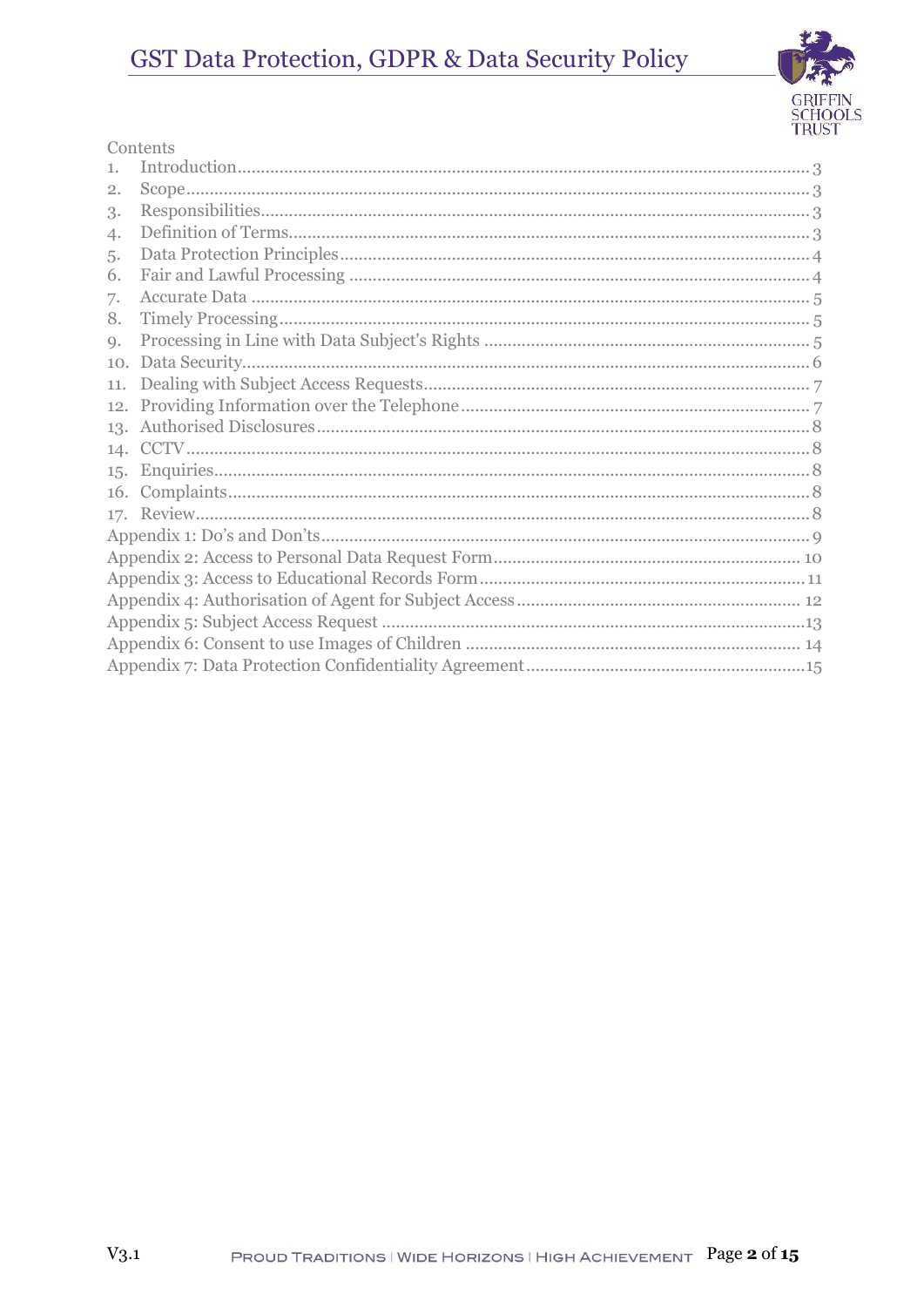

# <span id="page-2-0"></span>1. Introduction

- 1.1 This policy is intended to clarify the obligations of the Griffin Schools Trust (the "Trust") under the Data Protection Act 2018 ("the Act") and the General Data Protection Regulation (GDPR). Everyone has rights with regard to how their personal information is handled. During the course of our activities we will collect, store and process personal information about a number of different groups of people and we recognise the need to treat it in an appropriate and lawful manner.
- 1.2 The types of information that we may be required to handle include details of current, past and prospective employees, pupils, parents, trustees, governors, volunteers, suppliers and other individuals that we communicate with. The information, which may be held on paper, on a computer or other media, is subject to certain legal safeguards specified in the GDPR and the Act and other regulations, which impose restrictions on how we may use that information.
- 1.3 The Trust has notified the Information Commissioner that it processes personal information, and is on the register of data controllers. The Trust will amend the entry if it becomes inaccurate, incomplete or requires renewal.
- <span id="page-2-1"></span>2. Scope
- 2.1 This policy shall apply in its entirety to all employees including headquarters staff, agency workers, contractors, governors and volunteers who shall be referred to in this policy as "staff".
- 2.2 In this policy "school" means any of the schools within the Trust.
- 2.3 This policy does not form part of any employee's contract of employment and it may be amended at any time. Any breach of this policy will be taken seriously and may result in disciplinary action. Breach of the GDPR or the Act may expose the Trust to enforcement action by the Information Commissioner or fines. Furthermore, certain breaches can give rise to personal criminal liability for the Trust's employees.

### <span id="page-2-2"></span>3. Responsibilities

3.1 All staff must read this policy carefully and make sure that they understand it.

### <span id="page-2-3"></span>4. Definition of Terms

- 4.1 Data is information which is stored electronically on a computer or in certain paperbased filing systems.
- 4.2 Data subjects for the purpose of this policy include all living individuals about whom we hold personal data. A data subject need not be a UK national or resident. All data subjects have legal rights in relation to their personal data.
- 4.3 Personal data means data relating to a living individual who can be identified from that data on its own or when taken together with other information. Personal data can be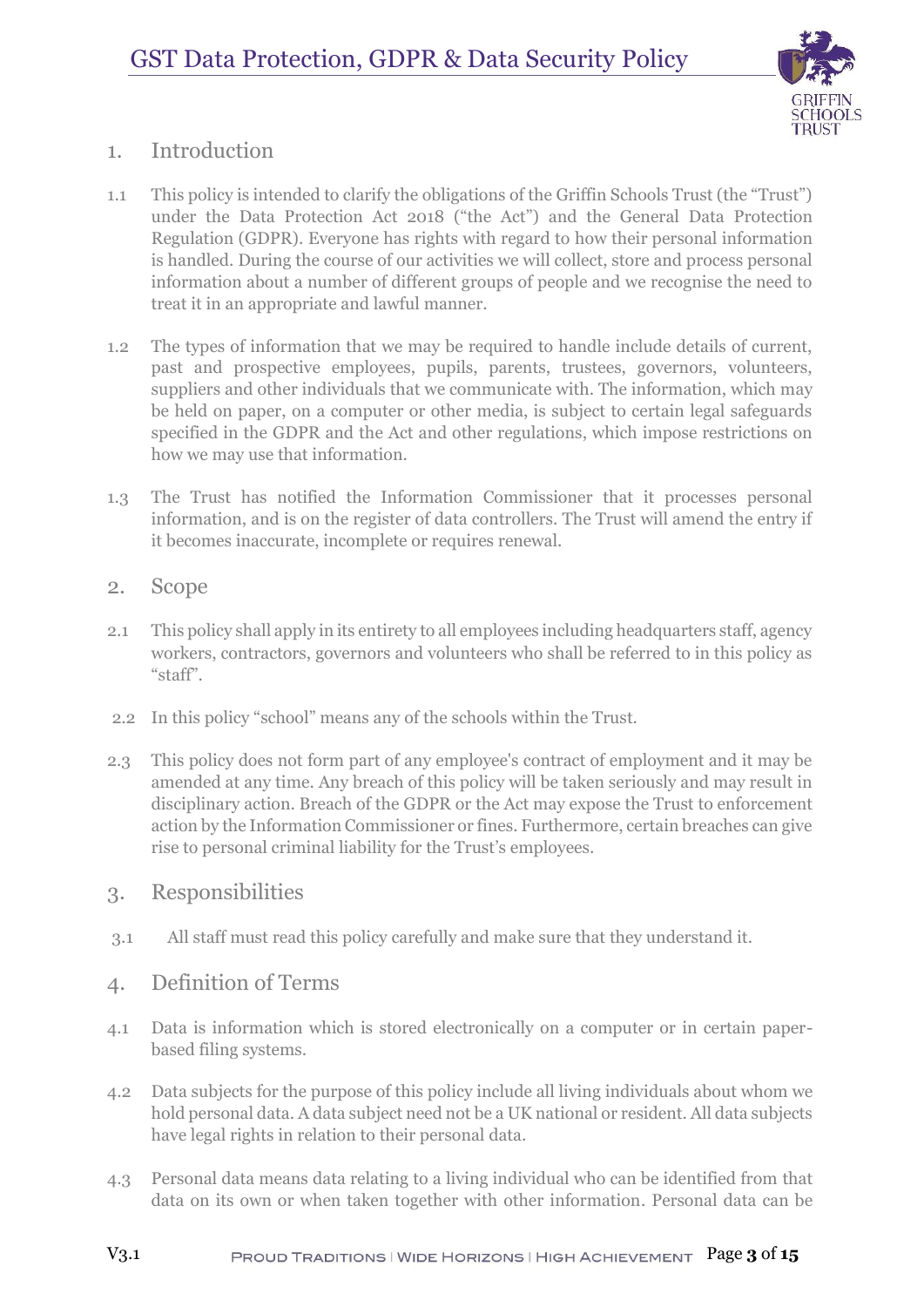

factual (such as a name, address or date of birth) or it can be an opinion (such as a school report) and can include telephone numbers, photographs and CCTV images.

- 4.4 Data controllers are the people who, or organisations which, determine the purposes for which, and the manner in which, any personal data is processed. They have a responsibility to establish practices and policies in line with the Act. The Trust and Schools are the data controller of all personal data used in the Trust.
- 4.5 Data users include employees whose work involves using personal data. Data users have a duty to protect the information they handle by following our data protection and security policies at all times.
- 4.6 Data processors include any person who processes personal data on behalf of a data controller. Employees of data controllers are excluded from this definition, but it could include suppliers which handle personal data on our behalf.
- 4.7 Processing is any activity that involves use of the data. It includes obtaining, recording or holding the data, or carrying out any operation or set of operations on the data including organising, amending, retrieving, using, disclosing, erasing or destroying it. Processing also includes transferring personal data to third parties.
- 4.8 Special categories of personal data includes information about a person's racial or ethnic origin, political opinions, religious or similar beliefs, trade union membership, genetic or biometric data, physical or mental health or condition or sexual life and sexual orientation. Special categories of personal data can only be processed under strict conditions. Data about criminal convictions and offences are not included under the definition of special categories of personal data but similar safeguards apply and therefore for the purposes of this policy are treated in the same way.

# <span id="page-3-0"></span>5. Data Protection Principles

- 5.1 Anyone processing personal data must comply with the six Data Protection Principles. These provide that personal data must:
	- be processed fairly, lawfully and transparently;
	- be collected and processed only for specified, explicit and legitimate purposes;
	- be adequate, relevant and limited to what is necessary for the purposes for which it is processed;
	- be accurate and kept up to date;
	- not be kept longer than necessary for the purposes for which it is processed;
	- be processed securely.

### <span id="page-3-1"></span>6. Fair and Lawful Processing

6.1 The GDPR is intended not to prevent the processing of personal data, but to ensure that it is done fairly and without adversely affecting the rights of the data subject. The data subject must be provided with certain information, including who the data controller is (in this case the Trust), the purpose for which the data is to be processed by us and the identities of anyone to whom the data may be disclosed or transferred.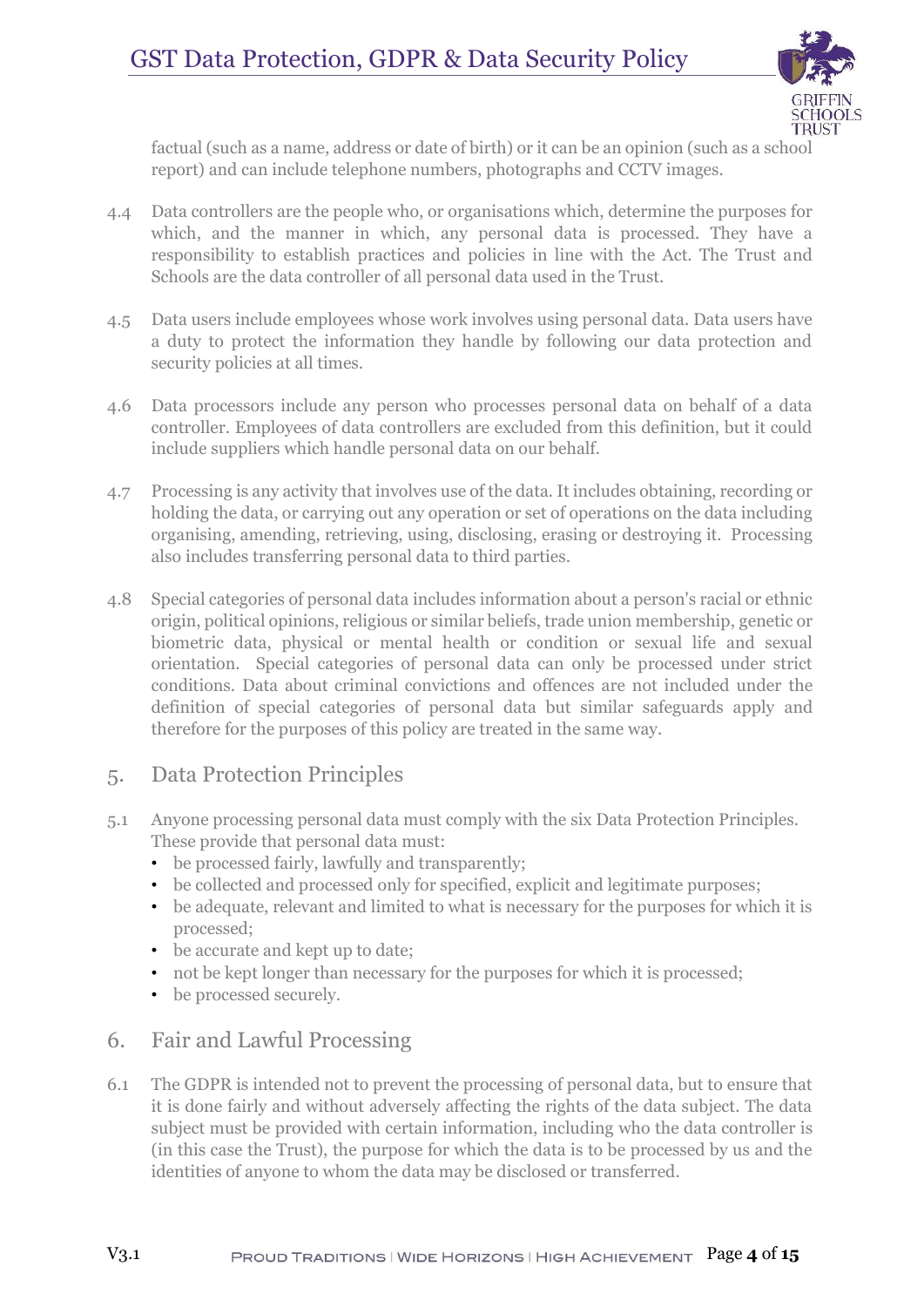

- 6.2 For personal data to be processed lawfully, certain conditions have to be met. These may include, among other things, requirements that the data subject has consented to the processing, or that the processing is necessary for the legitimate interest of the data controller or the party to whom the data is disclosed. When special categories of personal data are being processed, more than one condition must be met. In some cases the data subject's explicit consent to the processing of such data will be required.
- 6.3 Fair and lawful processing of data includes having legitimate grounds for collecting and using the personal data, not using the data in ways that have unjustified adverse effects on the individuals concerned, being transparent about how you intend to use the data and handling personal data only in ways they would reasonably expect.

### <span id="page-4-0"></span>7. Accurate Data

- 7.1 Personal data must be accurate and kept up to date. Information which is incorrect or misleading is not accurate and steps should therefore be taken to check the accuracy of any personal data at the point of collection and at least annually afterwards. Inaccurate or out-of-date data should be destroyed. If a data subject informs the Trust of a change of circumstances their computer record will be updated as soon as is practicable.
- 7.2 Where a data subject challenges the accuracy of their data, the Trust will immediately mark the record as potentially inaccurate, or 'challenged'. In the case of any dispute, we shall try to resolve the issue informally, but if this proves impossible, disputes will be referred to the relevant Local Governing Body for their judgement. If the problem cannot be resolved at this stage, either side may seek independent arbitration. Until resolved the 'challenged' marker will remain and all disclosures of the affected information will contain both versions of the information.
- 7.3 Notwithstanding paragraph 7.2, a data subject continues to have rights under the Act and may refer a complaint to the Information Commissioner's Office regardless of whether the procedure set out has been followed.

### <span id="page-4-1"></span>8. Timely Processing

8.1 Personal data should not be kept longer than is necessary for the purpose for which it is held. This means that data should be destroyed or erased from our systems when it is no longer required, in accordance with our data retention schedules

# <span id="page-4-2"></span>9. Processing in Line with Data Subject's Rights

- 9.1 Data must be processed in line with data subjects' rights. Data subjects have a right to:
	- request access to any data held about them by a data controller;
	- object to processing based on legitimate interests, the performance of a task in the public interest, for direct marketing purposes or the purposes of scientific or historical research and statistics;
	- ask to have inaccurate data amended, completed (if it is incomplete) or erased;
	- ask for their personal data to be moved, copied or transferred from one IT environment to another in a safe and secure way;
	- request the restriction or suppression of their personal data.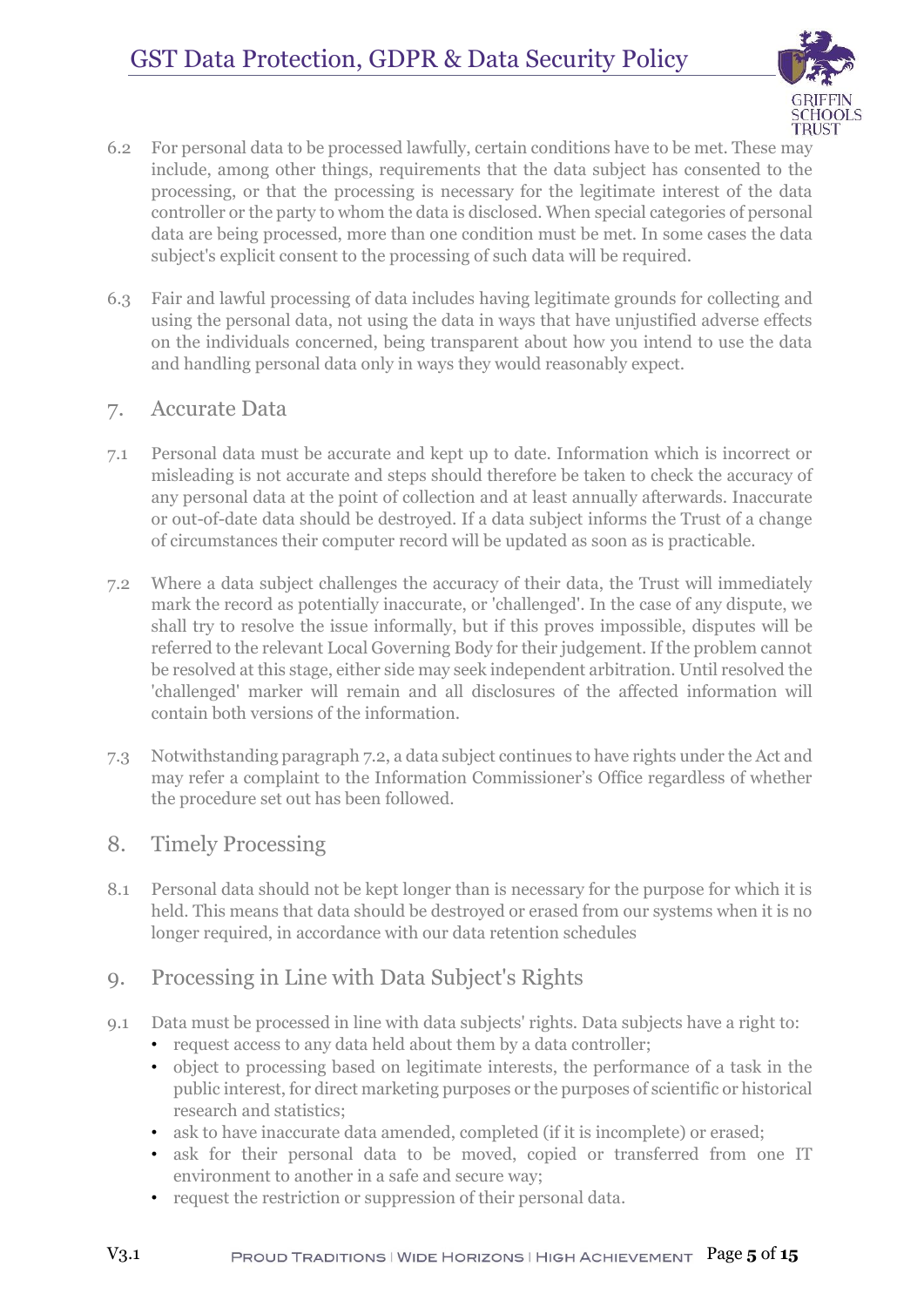# GST Data Protection, GDPR & Data Security Policy



Data subjects also have certain rights in relation to automated decision making, including profiling. We do not currently use automated decision making in any of our processing activities.

Some of the rights described above are not absolute and will be subject to, amongst other things, the legal basis for processing the personal data.

A data subject can exercise these rights by contacting the Data Protection Compliance Manager at their school.

- <span id="page-5-0"></span>10. Data Security
- 10.1 The Trust has taken steps to ensure that appropriate security measures are taken against unlawful or unauthorised processing of personal data, and against the accidental loss of, or damage to, personal data.
- 10.2 The GDPR and the Act requires us to put in place procedures to maintain the security of all personal data from the point of collection to the point of destruction. Personal data may only be transferred to a third-party data processor if they agree to comply with those procedures and policies, or if they put in place adequate measures themselves.
- 10.3 Maintaining data security means guaranteeing the confidentiality, integrity and availability of the personal data, defined as follows:
	- confidentiality means that only people who are authorised to use the data can access it;
	- integrity means that personal data should be accurate and suitable for the purpose for which it is processed;
	- Availability means that authorised users should be able to access the data if s/he need it for authorised purposes. Personal data should therefore be stored on our central computer system instead of individual PCs.

10.4 Security procedures include:

- Physical Security: Appropriate building security measures are in place and only authorised persons are allowed in the computer rooms. Disks, tapes, hard drives, memory sticks and printouts are locked away securely when not in use. Visitors to the school are required to sign in and out, to wear identification badges whilst in the school and are, where appropriate, accompanied;
- Computer Security: Only authorised users are allowed access to computer files and password changes are regularly undertaken. Computer files are backed up regularly. Data users should ensure that individual monitors do not show confidential information to passers-by and that s/he logs off from their PC when it is left unattended;
- Procedural Security: In order to be given authorised access to the computer systems, staff will have to undergo checks and will sign a confidentiality agreement. Staff are trained in their Data Protection obligations and their knowledge updated as necessary. Computer printouts as well as source documents are shredded before disposal. CD-ROMs and portable drives are physically destroyed when they are no longer required.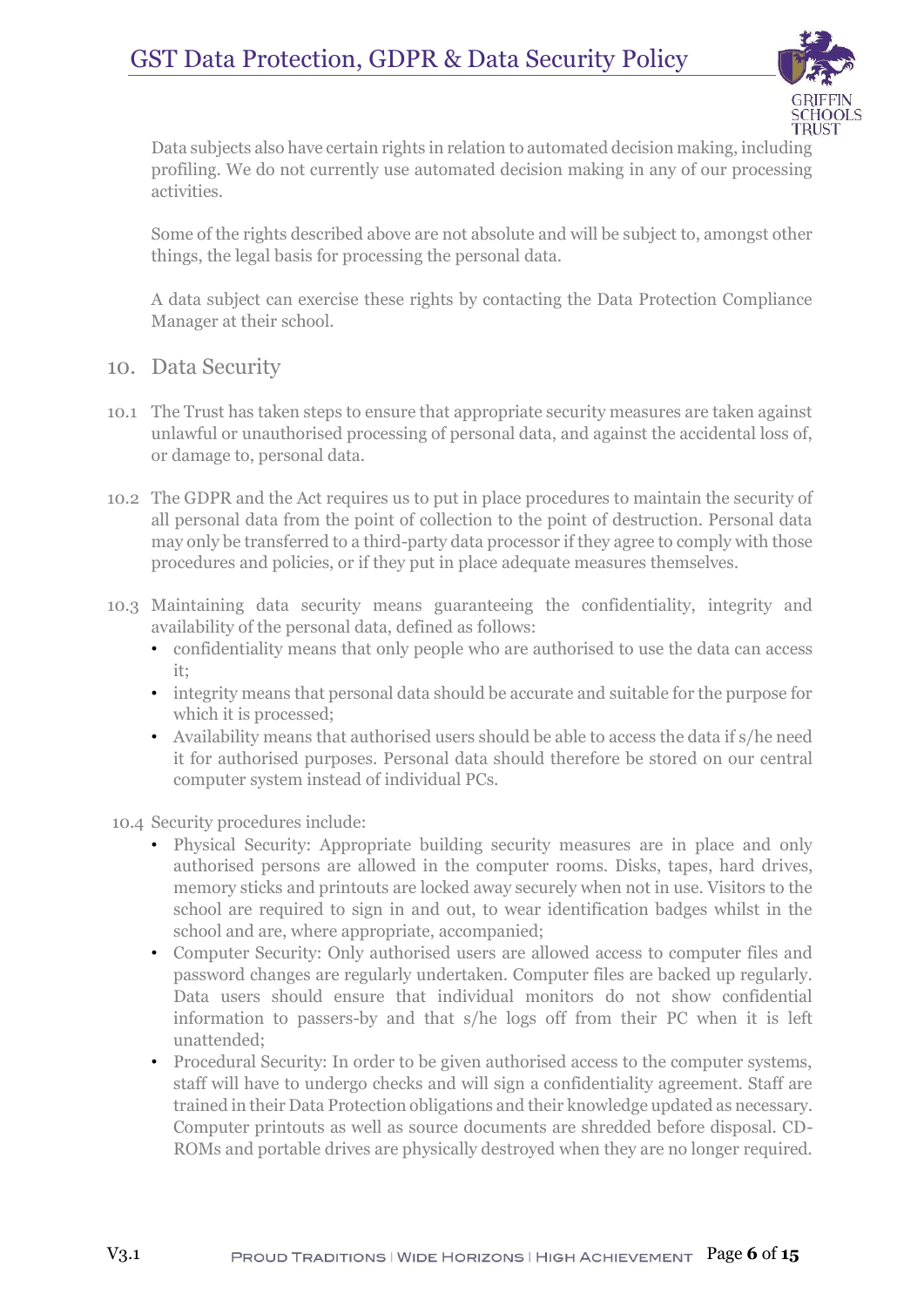

# <span id="page-6-0"></span>11. Dealing with Subject Access Requests

- 11.1 The GDPR extends to all data subjects a right of access to their own personal data. A request from a data subject for information that we hold may be received verbally or in writing. A fee cannot be charged for provision of this information except in certain limited circumstances. Any member of staff who receives a written request should forward it to their Head immediately as there are statutory time limits for responding (currently one month).
- 11.2 In order to ensure that people receive only information about themselves it is essential that a formal system of requests is in place. Where a request for subject access is received from a pupil, the Trust's policy is that:
	- Requests from pupils who are considered mature enough to understand their rights will be processed as any subject access request as outlined below and the copy will be given directly to the pupil. The Information Commissioner's guidance is that it may be reasonable to adopt a presumption that by the age of 12 a child has sufficient maturity to understand their rights and to make an access request themselves if s/he wishes. In every case it will be for the school to assess on behalf of the Trust whether the child is capable of understanding their rights under the Act and the implications of their actions, and so decide whether the parent needs to make the request on the child's behalf;
	- Requests from parents in respect of their own child will be processed as requests made on behalf of the data subject (the child) and the copy will be sent in a sealed envelope to the requesting parent unless the school considers the child to be mature enough to understand their rights, in which case the school shall ask the child for their consent to disclosure of the personal data (subject to any enactment which permits the School to disclose the personal data to a parent without the child's consent). If consent is not given to disclose, the school shall not disclose the personal data if to do so would breach any of the data protection principles.
- 11.3 Following receipt of a subject access request, and provided that there is sufficient information to process the request, an entry will be made in the school's Subject Access log book, showing the date of receipt, the data subject's name, the name and address of requester (if different), the type of data required (e.g. Student Record, Personnel Record), and the planned date for supplying the information. Should more information be required to establish either the identity of the data subject (or agent) or the type of data requested, the date of entry in the log will be date on which sufficient information has been provided.

# <span id="page-6-1"></span>12. Providing Information over the Telephone

- 12.1 Any member of staff dealing with telephone enquiries should be careful about disclosing any personal information held by the Trust. In particular s/he should:
	- check the caller's identity;
	- suggest that the caller put their request in writing;
	- refer the request and the caller's identity details to the Data Protection Compliance Manager or the Head/Head of School for assistance.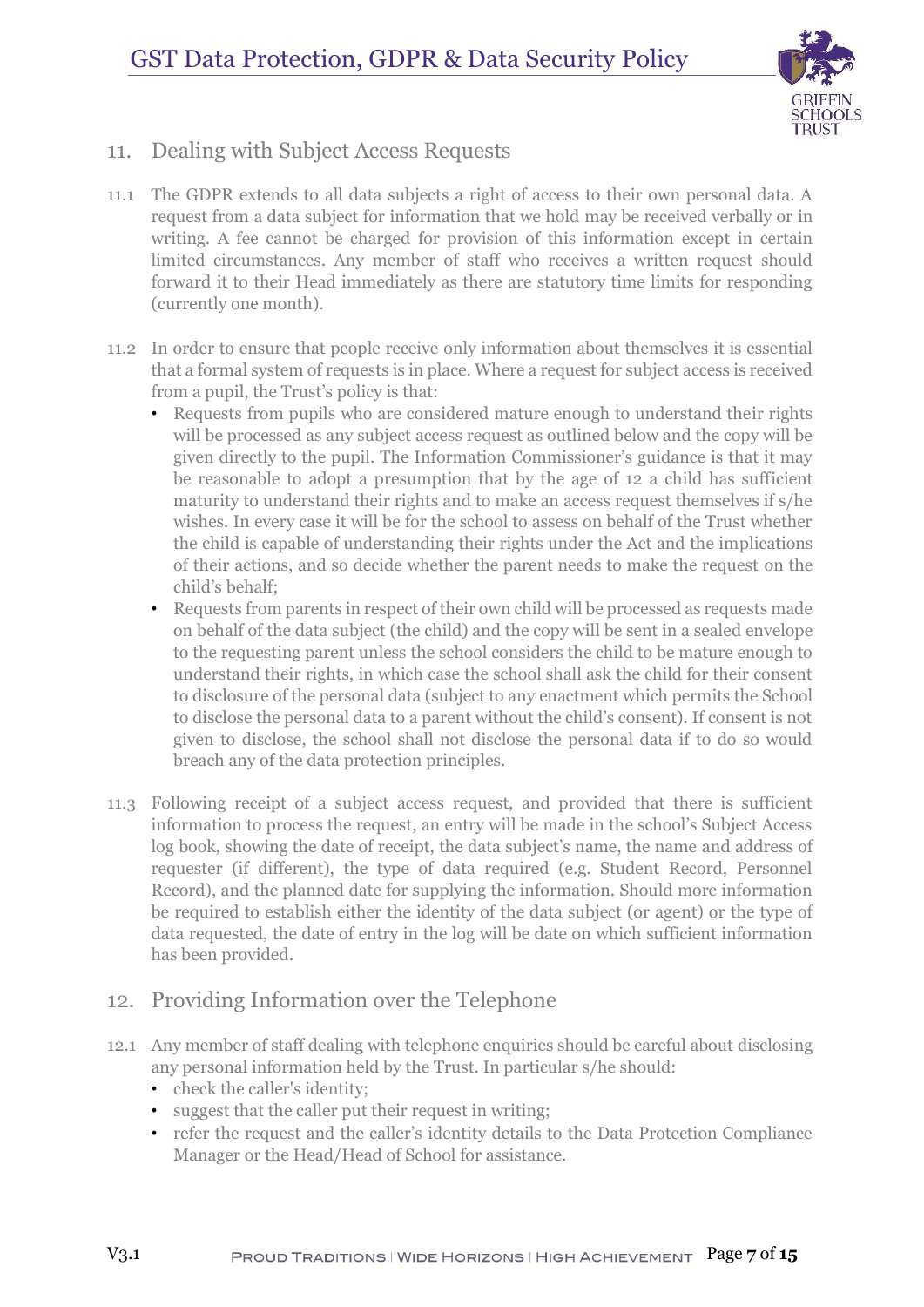

## <span id="page-7-0"></span>13. Authorised Disclosures

- 13.1 The Trust will only disclose data about individuals where it has identified a legal basis for doing so. The legal basis for processing personal data is set out in the relevant privacy notices provided to staff and pupils/parents.
- 13.2 Only authorised and trained staff are allowed to make external disclosures of personal data. Data used within the schools by administrative staff, teachers and welfare officers will only be made available where the person requesting the information is a professional legitimately working within the Trust who needs to know the information in order to do their work.

### <span id="page-7-1"></span>14. CCTV

- 14.1 The Trust uses CCTV in locations around its sites. This is to:
	- safeguard pupils and staff
	- protect the school buildings and their assets;
	- increase personal safety and reduce the fear of crime;
	- support the Police in a bid to deter and detect crime;
	- assist in identifying, apprehending and prosecuting offenders;
	- protect members of the public and private property:
	- assist in managing the schools.

### <span id="page-7-2"></span>15. Enquiries

15.1 General information about the Act can be obtained from the Information Commissioner's Office, www.ico.gov.uk.

Useful References The Data Protection Act 2018 The General Data Protection Regulation

### <span id="page-7-3"></span>16. Complaints

16.1 If you consider that the policy has not been followed in respect of personal data about yourself or others you should raise the matter with the relevant Data Protection Compliance Manager at your school or at the Griffin School Trust's Headquarters.

### <span id="page-7-4"></span>17. Review

17.1 The Trust will review this policy at least every two years and assess its implementation and effectiveness.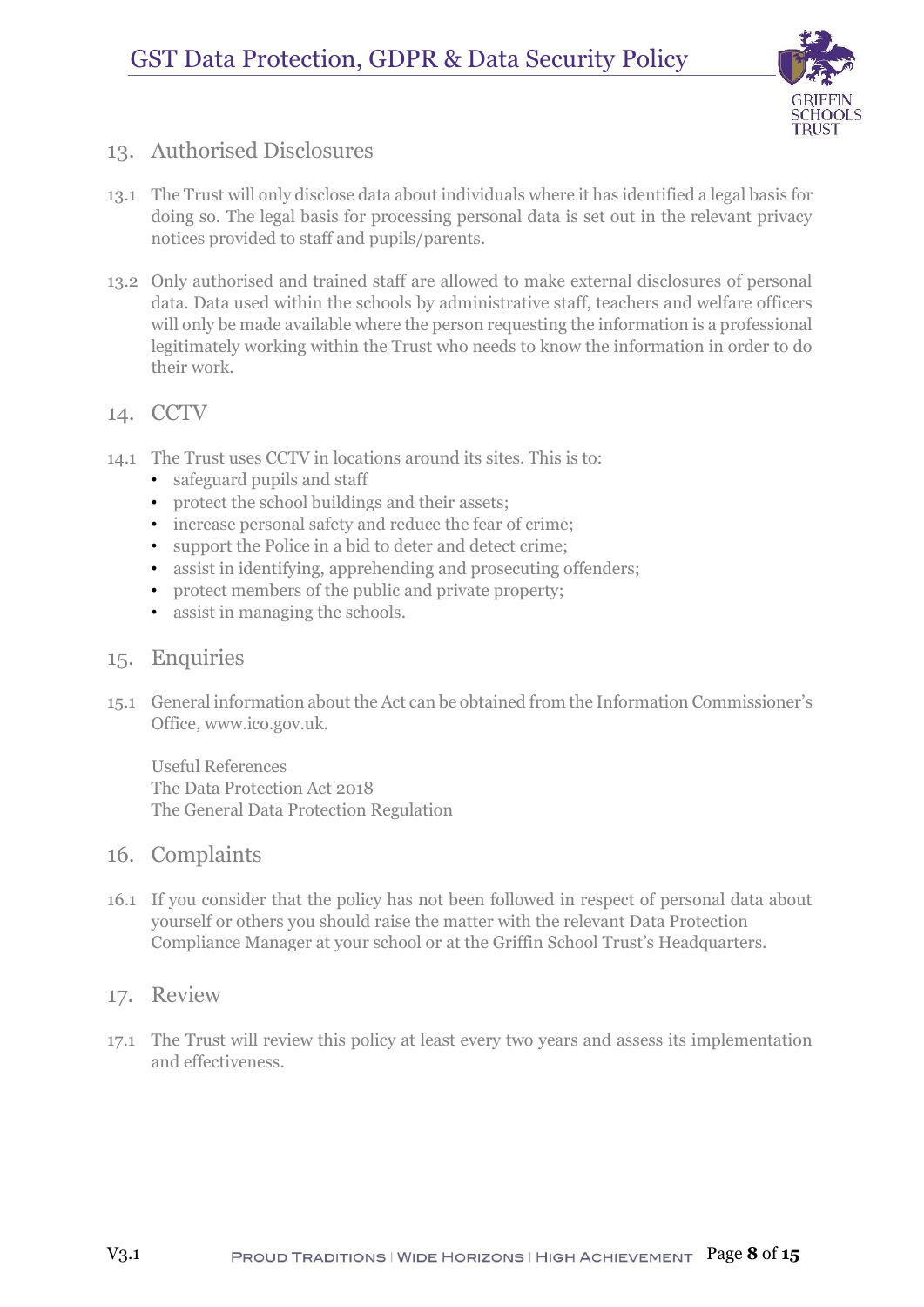

# <span id="page-8-0"></span>Appendix 1: Do's and Don'ts

### **Laptops and Workstations**

Do

- Shut down your laptop or workstation using the 'Shut Down' or 'Turn Off' option;
- Try to prevent people from watching you enter passwords or view sensitive information;
- Turn off and store your laptop securely, even when travelling;
- Use a physical laptop lock if available to prevent theft;
- Lock your desktop when leaving your laptop or workstation unattended;
- Make sure your laptop, if it is likely to hold personal or sensitive data, is protected with encryption software;
- Secure your workstation when away from your work area through the use of a password protected screen saver, even if the plan is to return shortly;
- Use good password practices e.g. never keep your ID and password details with your laptop.

#### Don't

- Leave your laptop unattended unless there is adequate security in place;
- Use public wireless hotspots, they are not secure;
- Leave your laptop in your car. If unavoidable, lock it out of sight in the boot;
- Let unauthorised people use your laptop;
- Use 'hibernate' or 'standby' when away from your laptop.

### **Sending and Sharing Information**

Do

- Be aware of who you are allowed to share information with;
- Encrypt all removable media that is removed from your school or sent by post or courier;
- Ensure that all USB memory drives are purchased with an encryption chip installed.

### Don't

- Send sensitive information on removable media without encryption;
- Send sensitive information by email unless there is no alternative;
- Place protective labels on outside envelopes. Use an inner envelope if necessary so that people cannot see from the outside that the envelope contains sensitive information.

### **Paper Documents**

Do

- Secure documents containing personal or sensitive personal data when not in use;
- Secure any documents or notes containing personal information that would cause damage or distress if it were lost or stolen.

### Don't

- Leave documents containing personal information unattended on your workstation or at a photocopier;
- Disclose documents containing personal information to people who do not need to see them.

•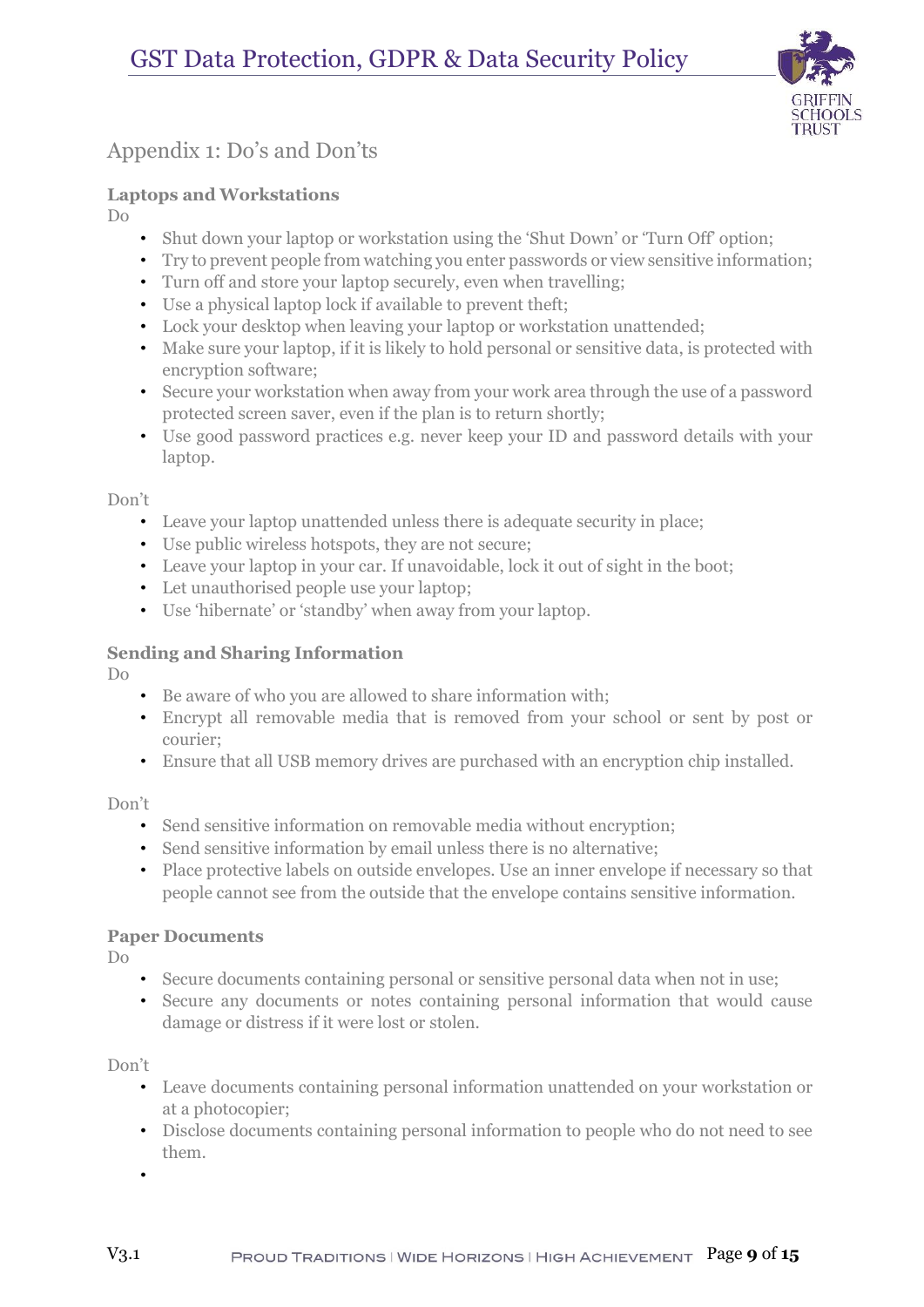

# <span id="page-9-0"></span>Appendix 2: Access to Personal Data Request Form

You should complete this form if you want us to provide you with a copy of your personal data, which we hold about you or your educational record.

We will endeavour to respond promptly to your request for personal data and in any event within one month of receipt of this completed form and satisfactory proof of identity where we request this.

We will endeavour to respond promptly to your request for your Educational Record and in any event usually within 15 school days of receipt of this completed form, satisfactory proof of identity and the required fee, if applicable.

Please tick the options that apply:

| I am making this application for personal data about me (the Data Subject)                                                           |  |
|--------------------------------------------------------------------------------------------------------------------------------------|--|
| I am requesting to see my Educational Record                                                                                         |  |
| I am requesting a copy of my Educational Record                                                                                      |  |
| I would like my agent to deal with my application on my behalf (I attach a signed<br>authorisation of agent for subject access form) |  |

Please provide details for the person you are requesting information about:

| Title:         | Forename: | Surname:          |           |
|----------------|-----------|-------------------|-----------|
| Date of Birth: |           | Telephone Number: |           |
| Address:       |           |                   | Postcode: |

Please provide a description of the sort of personal data, which you are seeking together with any dates from which we should search. We reserve the right, in accordance with the GDPR, to refuse to comply with a subject access request if it is manifestly unfounded or excessive, taking into account whether the request is repetitive in nature. Alternatively, we may charge a fee before we comply with the request. In either case we will inform you of the decision and the reasons for it.

State how you would like the reply to this request to be dealt with:

| Sent to your home address (as stated)                                                             |  |
|---------------------------------------------------------------------------------------------------|--|
| Collected from the school (you may be required to bring evidence to confirm your identity) $\Box$ |  |
| Sent to your authorised agent (if appointed)                                                      |  |

Note: If the information you request reveals details directly or indirectly about another person, we will have to seek the consent of that person before we can let you see that information. In certain circumstances we may not be able to disclose the information to you, in which case you will be informed promptly and given full reasons for that decision.

#### **I confirm that I have read and understand the terms of this subject access form.**

| Signature:                 | Dated: |  |
|----------------------------|--------|--|
| Name (use block capitals): |        |  |

Please return this form to your School Office or Griffin School Trust Headquarters, The Talent Factory, 4 – 14 Barmeston Road, London, SE6 3BH.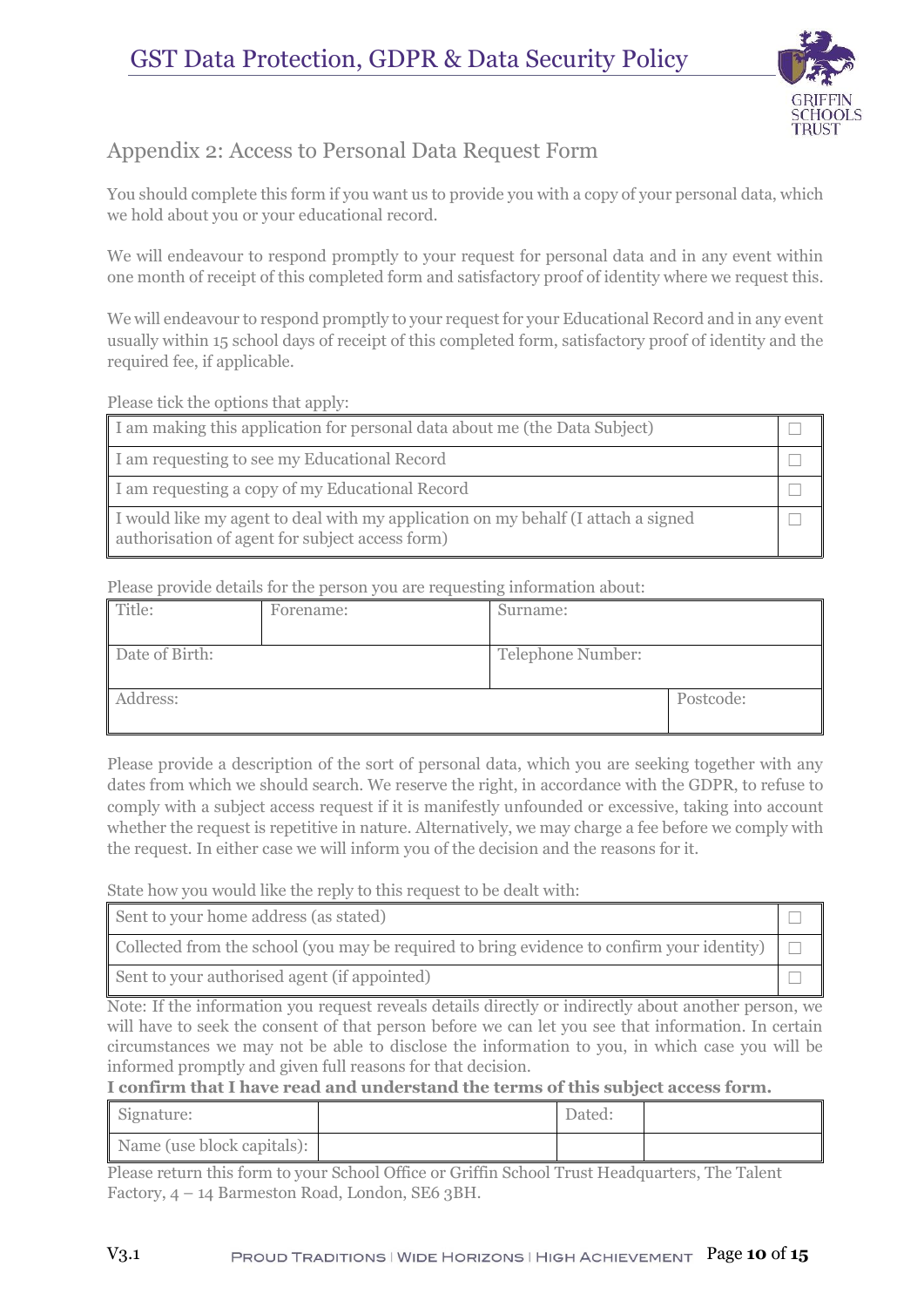

# <span id="page-10-0"></span>Appendix 3: Access to Educational Records Form

You will need to complete this form if you wish to access your child's Educational Record.

| I am applying for a copy of the Educational Record of the Data Subject       | $\Box$ |
|------------------------------------------------------------------------------|--------|
| I confirm I *am the parent/*have parental responsibility of the data subject |        |
| (*please delete as appropriate).                                             |        |

Please provide details for the person you are requesting information about:

| Title:         | Forename: | Surname:          |           |
|----------------|-----------|-------------------|-----------|
| Date of Birth: |           | Telephone Number: |           |
| Address:       |           |                   | Postcode: |

**Enquirer Details** (if you are not the data subject). Please provide your own details here:

| Title:         | Forename: | Surname:          |           |
|----------------|-----------|-------------------|-----------|
| Date of Birth: |           | Telephone Number: |           |
| Address:       |           |                   | Postcode: |

I declare I \*am the parent/\*have parental responsibility for the above child and accept you may need to make further enquiries to validate this (\*delete as appropriate). I have provided suitable proof of identity with this application.

| Signature:                    |  |
|-------------------------------|--|
| Name<br>(use block capitals): |  |
| Date:                         |  |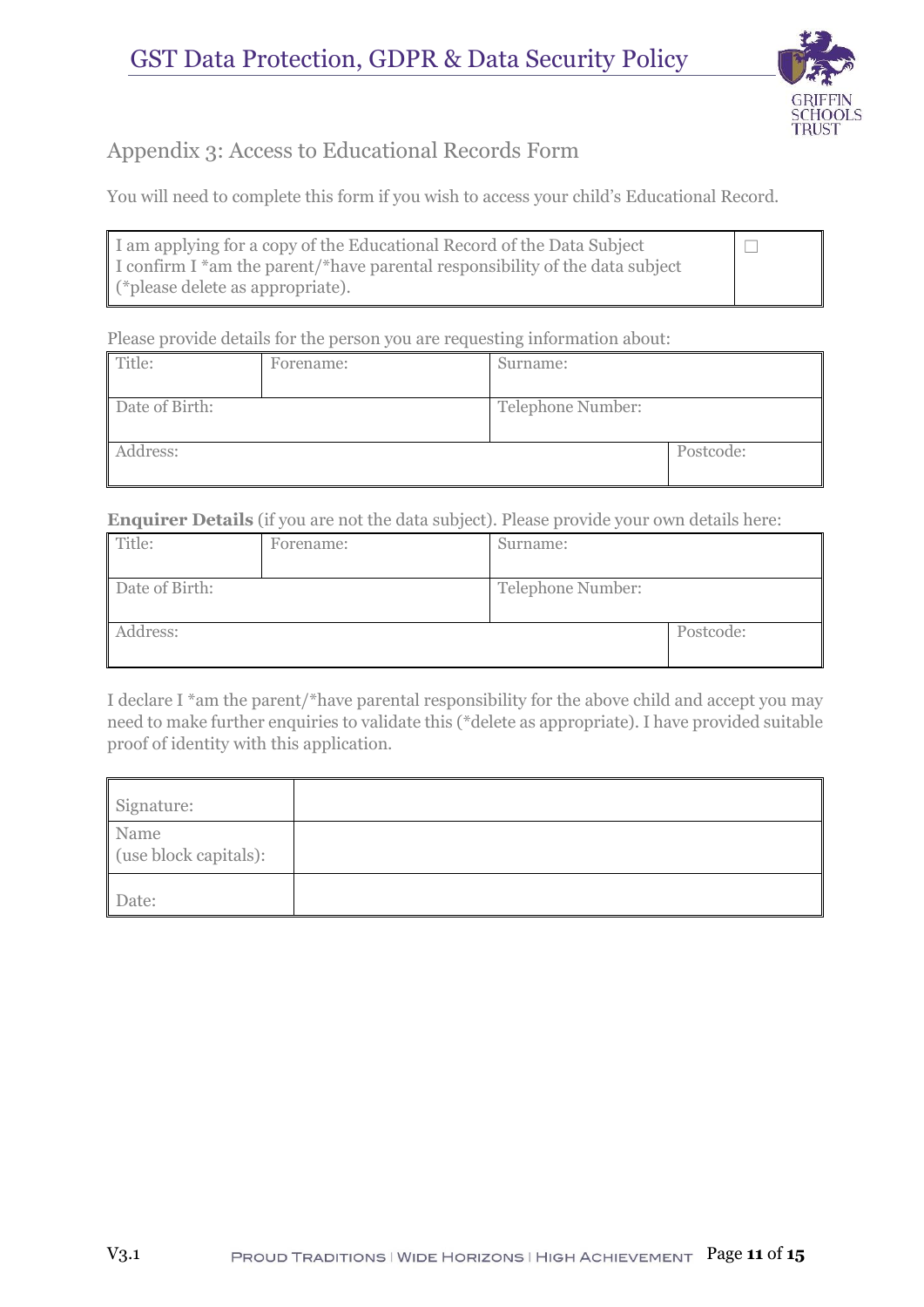

# <span id="page-11-0"></span>Appendix 4: Authorisation of Agent for Subject Access

This application for Subject Access is made on behalf of:

| Title:         | Forename: | Surname:          |           |
|----------------|-----------|-------------------|-----------|
| Date of Birth: |           | Telephone Number: |           |
| Address:       |           |                   | Postcode: |

I am the above-named person and authorise Griffin Schools Trust to give the information requested in this application to my agent whose name and address are given below.

| Signature of person<br>giving authority: |  |
|------------------------------------------|--|
| Name<br>(use block capitals):            |  |
| Date:                                    |  |

#### **AGENT:**

| Title:         | Forename: | Surname:          |           |
|----------------|-----------|-------------------|-----------|
| Date of Birth: |           | Telephone Number: |           |
| Address:       |           |                   | Postcode: |

| What is your relationship with the data |  |
|-----------------------------------------|--|
| subject?                                |  |

I declare that I make this application on behalf of and solely in the interest of the named Data Subject. To ensure confidentiality I accept that you may need to make further enquiries to validate this authorisation. I have provided suitable proof of identity with this application.

| Signature of agent:           |  |
|-------------------------------|--|
| Name<br>(use block capitals): |  |
| Date:                         |  |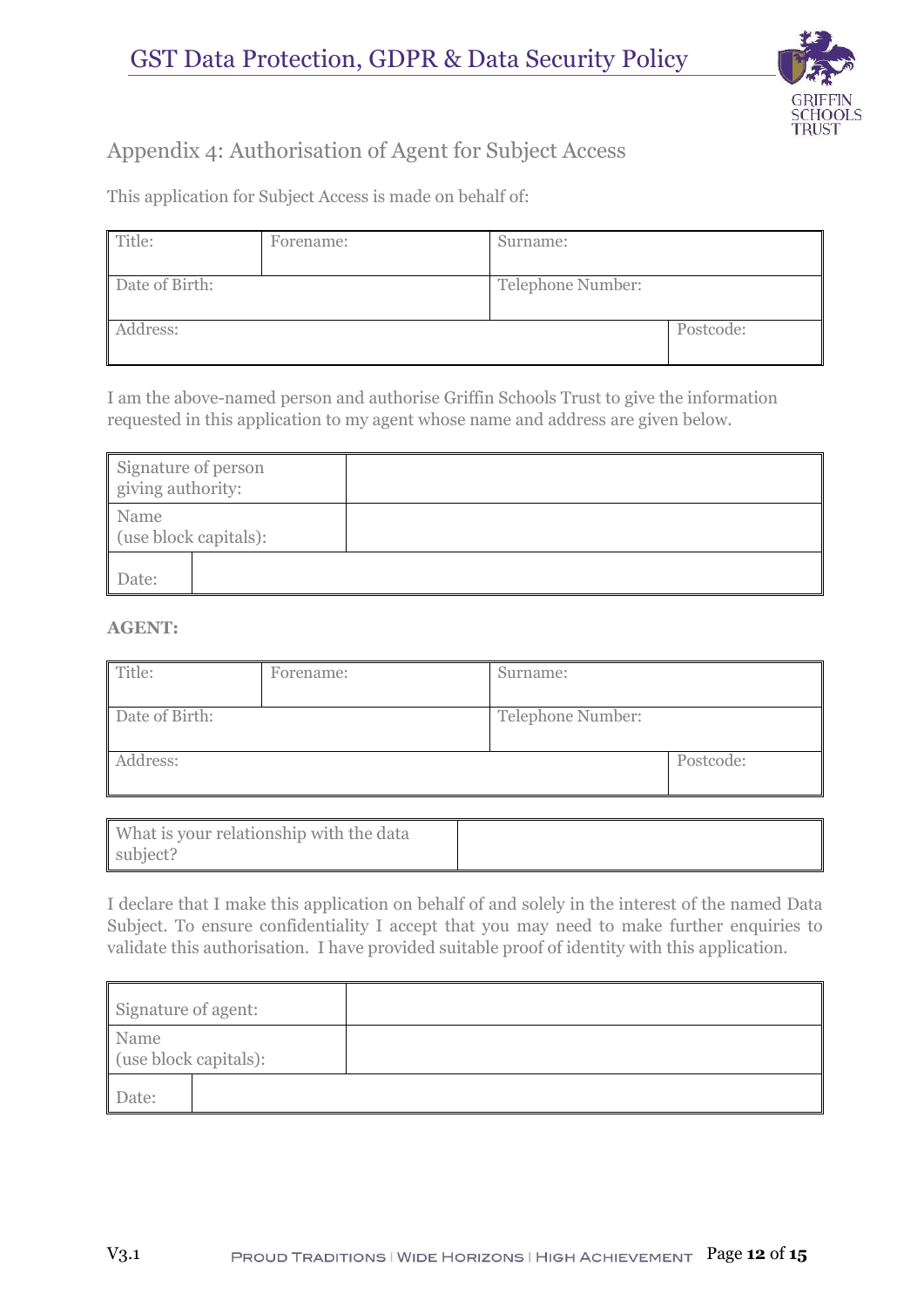

# <span id="page-12-0"></span>Appendix 5: Subject Access Request

Please complete the following and return to your School Office or Griffin School Trust Headquarters.

I am making enquires which are concerned with (tick the appropriate option)**:** 

| The prevention and detection of crime        |  |
|----------------------------------------------|--|
| The apprehension or prosecution of offenders |  |

### **Nature of enquiry:**

………………………………………………………………………………………………………………………………………… ………………………………………………………………………………………………………………………………………… …………………………………………………………………………………………………………………………………………

### **The information sought is needed to:**

………………………………………………………………………………………………………………………………………… …………………………………………………………………………………………………………………………………………

…………………………………………………………………………………………………………………………………………

### **This enquiry is confidential and should not be communicated to the data subject**

| Name:          |                  | Tel No:   |  |
|----------------|------------------|-----------|--|
| Authority:     |                  | Position: |  |
| Address:       |                  |           |  |
|                |                  |           |  |
| Signed:        |                  | Date:     |  |
|                | (Block capitals) |           |  |
| Countersigned: |                  | Position: |  |
| Name:          |                  | Date:     |  |
|                | (Block capitals) |           |  |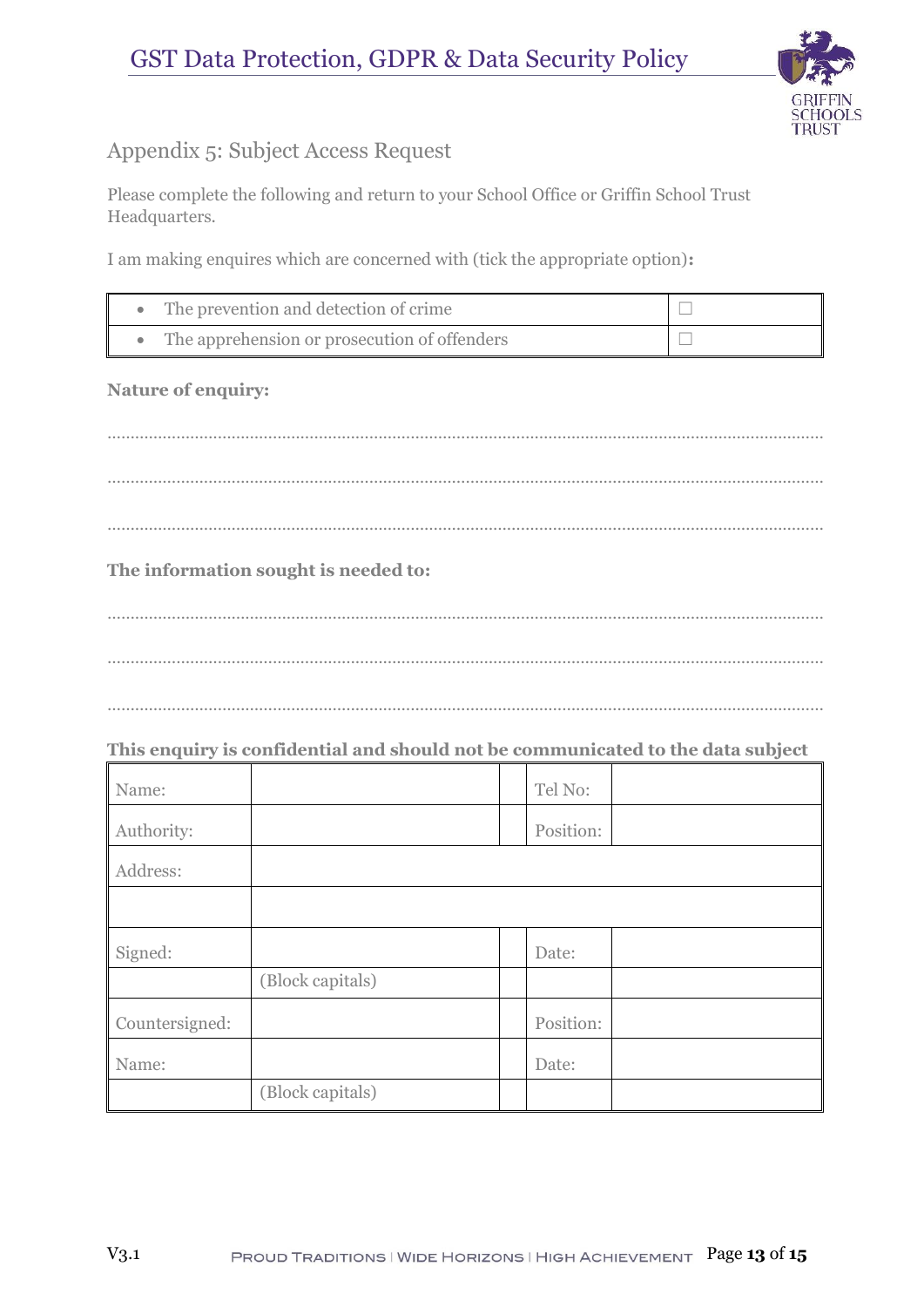

# <span id="page-13-0"></span>Appendix 6: Consent to use Images of Children

| Name of Child:              |  |
|-----------------------------|--|
| Name of parent or guardian: |  |

From time to time we may take photographs of children at the school to use in our school prospectus, school or Trust website or other printed publications we produce. To comply with the GDPR and the Data Protection Act 2018, we need your permission before we can take any images of your child. Please answer the questions below by ticking the relevant box, sign the form and return to your child's Head of Year.

Please tick:

|                                                                                                                                         | YE. |  |
|-----------------------------------------------------------------------------------------------------------------------------------------|-----|--|
| May we use your child's photograph in the school prospectus and other printed<br>publications that we produce for promotional purposes? |     |  |
| May we use your child's image on the Trust and/or academy website?                                                                      |     |  |

Please note that websites can be viewed throughout the world, not just in the United Kingdom where UK law applies. Please also note the conditions for using these images at the bottom of this form.

I have read and understood the conditions of use:

| Signature of parent or guardian<br>(for children under 12): |       |
|-------------------------------------------------------------|-------|
| Signature of data subject (for<br>children over 12):        |       |
| Name (block capitals):                                      | Date: |

CONDITIONS OF USE

- This form is valid for five years from the date of signing. Your consent will automatically expire after this time, however you may withdraw your consent at any time;
- We will not include personal e-mail or postal addresses, or telephone or fax numbers on our website;
- We will not include details or full names (which means first name and surname) of any child or adult in an image on our website without good reason. For example, we may include the full name of a competition prize winner if we have their consent;
- If we use images of individual children, we will not use the name of that child in the accompanying text or photo caption without good reason. And if a child is named in the text, we will not use the image of that child to accompany the article without good reason (as in the example given above);
- We may use group or class photographs with very general labels, such as "a science lesson" or "art class";
- We will only use images of children who are suitably dressed, to reduce the risk of such images being used inappropriately;